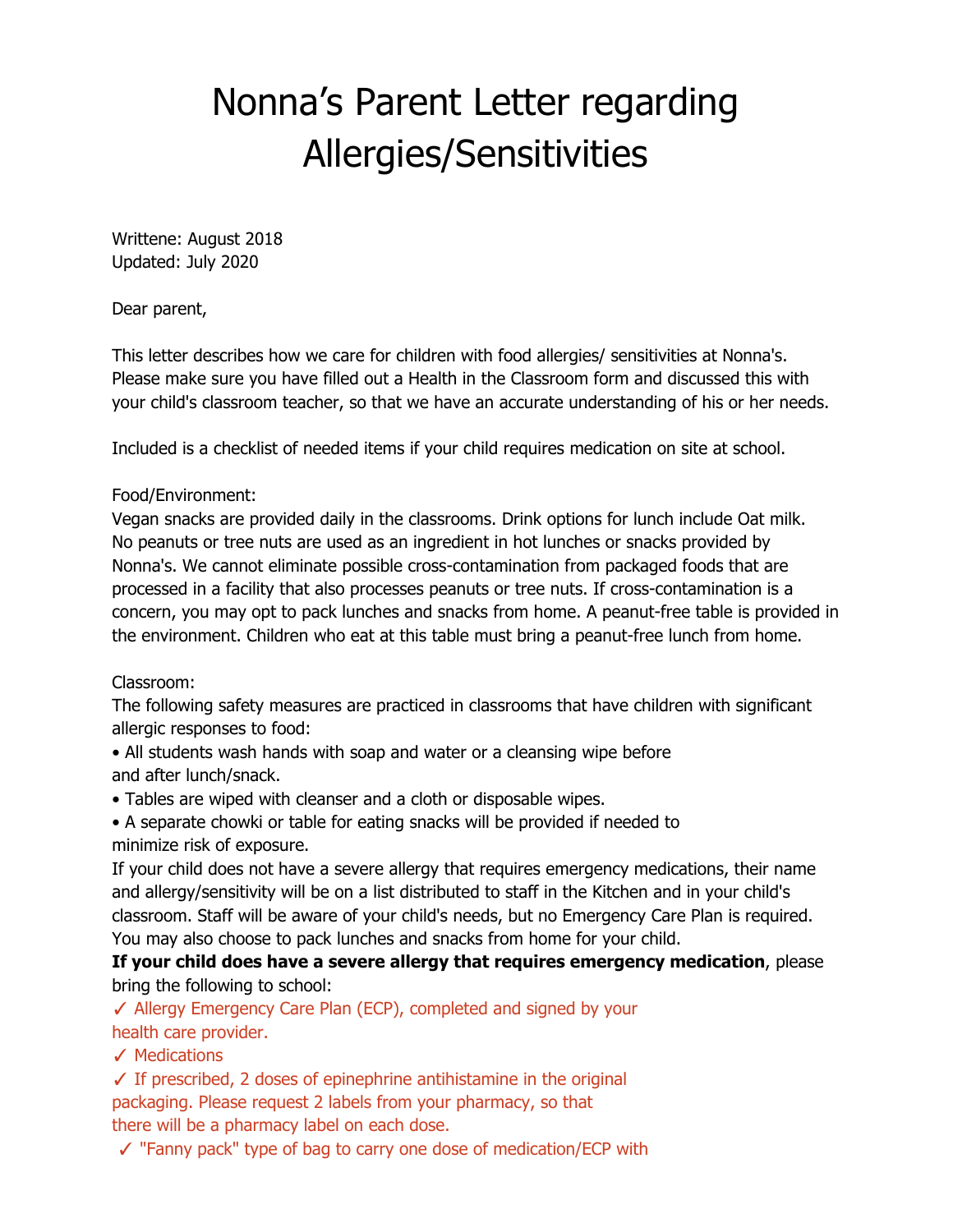your child or your child's teacher. The other dose will be kept in the office as a back-up.

✓ 4 small photos of your child to be placed on the ECP and medications.

Medication reminders:

If your child will be self-carrying their medication, the box on the form needs to be checked by the prescriber. Consider expiration dates on your child's medication. If possible, send medication that will be good for the whole

school year. For antihistamines (Benadryl), the liquid, pre-measured doses are best and work the fastest.

Fill out and return the Allergy ECP form. Please have this completed and signed by the prescriber of your child's medication and return it as soon as possible. We request that you return the original form rather than a faxed copy as we may make copies which can become more difficult to read.

Lisa TerHaar, RN, the school's health care consultant will be available to meet with you to discuss your child's needs and develop an individualized plan of care for your child. Email: [lisa@nonnas.net](mailto:lisa@nonnas.net)

Thank you for your help in ensuring a safe, healthy year for everyone at Nonna's!